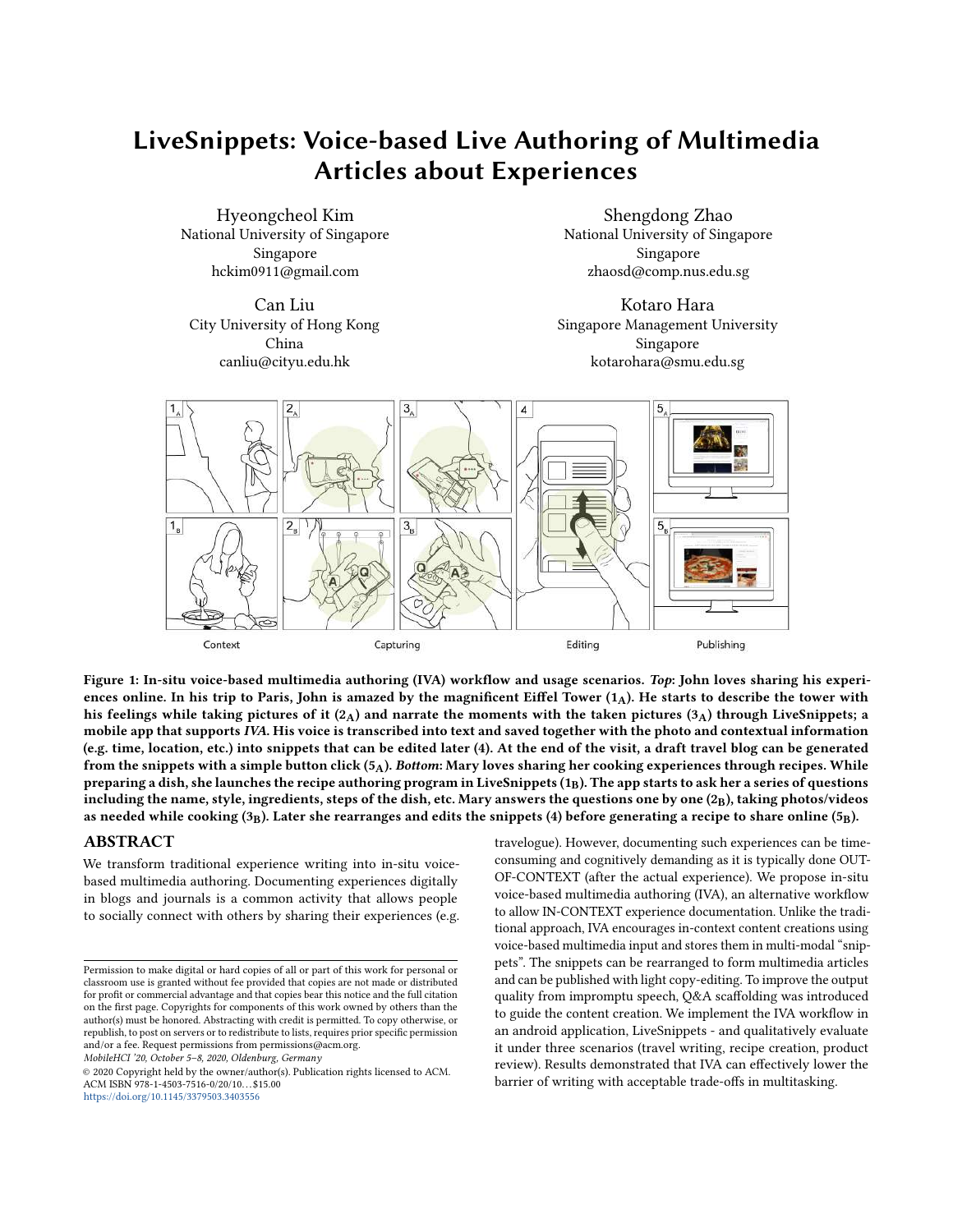#### CCS CONCEPTS

• Human-centered computing → Mobile computing; Interaction design theory, concepts and paradigms; Ubiquitous and mobile computing systems and tools; Natural language interfaces.

### **KEYWORDS**

in-situ voice-based multimedia authoring; voice-based multimedia documentation; multimedia authoring in situ

#### ACM Reference Format:

Hyeongcheol Kim, Shengdong Zhao, Can Liu, and Kotaro Hara. 2020. LiveSnippets: Voice-based Live Authoring of Multimedia Articles about Experiences. In 22nd International Conference on Human-Computer Interaction with Mobile Devices and Services (MobileHCI '20), October 5–8, 2020, Oldenburg, Germany. ACM, New York, NY, USA, [11](#page-10-0) pages. [https://doi.org/10.](https://doi.org/10.1145/3379503.3403556) [1145/3379503.3403556](https://doi.org/10.1145/3379503.3403556)

#### 1 INTRODUCTION

Experiential writing is difficult because it is out-of-context. As human beings, "we are made up of, engage in, and are surrounded by stories" [\[24\]](#page-10-1). Writing down one's personal autobiographical narratives (experiential writing) can help to develop and maintain one's self [\[18,](#page-10-2) [24,](#page-10-1) [25\]](#page-10-3), and has shown to provide strong mental health benefits [\[27\]](#page-10-4). Today the technology advancement has largely enriched the content of experiential writing with multimedia representations, as commonly seen in blogs. However, experiential writing has typically been performed out-of-context. This is partially because writing is a delicate task and requires a suitable environment. People prefer to do it while sitting in front of a desk with proper equipment so that they can type or write comfortably in front of a large display [\[32\]](#page-10-5). However, due to the lack of a proper writing environment during the experience, people are often unable to write in-context; instead, writing about one's experience is often performed after the experience at a separate time and place, which imposes a high memory and cognitive load to recall the experience during the writing process.

We aim to re-design the process of experiential writing by making it more in-context and less cognitively demanding. We present in-situ voice-based multimedia authoring (IVA), a new approach for experience writing. In IVA, content creation and editing are separated, whereby, content creation is largely performed during the experience using voice-based multimedia authoring. The content is generated moment by moment in-context, and each moment is saved into a multimedia snippet that consists of visual, text, and contextual information. The captured snippets can be edited after the experience before generating an article. To overcome the lack of structure of spoken content, scaffolding questions that follow the best practices of experience sharing guide the user through the content creation process.

We envision this approach can be implemented in a variety of mobile or wearable devices including smartphones and smart glasses. As a first attempt, we instantiate it with LiveSnippets; a mobile application that supports the entire writing life cycle of experience capturing/sharing with IVA (Fig. [1\)](#page-0-0). We present its iterative design, implementation and evaluation process involving: (i) two rounds of prototyping with four pilot users to create low-fidelity prototypes and elicit design requirements; (ii) implementation of a hi-fidelity

working prototype; and (iii) a survey and interview-based empirical evaluation of the hi-fidelity prototype with twelve participants from varying backgrounds (e.g. travel bloggers and product reviewers). The results of our evaluation showed that compared with the traditional writing process of experience capturing/sharing, LiveSnippets allowed a significant amount of authoring to take place in context and the content needed only a small amount of additional editing before publishing. The participants felt writing with LiveSnippets was both simpler and more engaging compared to the traditional writing process.

Approaches of using voice for text input and Q&A for scaffolding exist in previous work; however, they are applied to relatively simple content generation tasks (i.e. voice-based annotations to support recall of ambiguous events [\[8\]](#page-10-6)), eliciting answers from users in daily context (a.k.a. experience sampling method), or in other domains (i.e. video analysis and editing [\[30\]](#page-10-7)). We combine and extend the previous approaches to enable authoring more complex multimedia documents in situ by introducing divide and conquer, in-context writing, minimal modal resource contention, and multifaceted data as design requirements. Unlike short texts, longer and more complex documents demand much higher mental and physical efforts. In addition, speaking uses a different mental process from writing. Thus, it was unknown whether previous approaches involving in-situ speaking for short text is suitable for authoring more complex multimedia documents. Our initial investigation for in-situ voice-based multimedia authoring with Q&A scaffolding demonstrates that it can be adapted to help the traditional writing experiences of more complex multimedia documents in three genres of experiential writing (i.e. travel blogs, product reviews, and cooking recipes). Our approach makes the writing process simplified and more engaging, pointing to a promising new way of experiential writing in the future.

The contribution of this paper is threefold:

- A novel "in-situ voice-based multimedia authoring (IVA)" approach to transform experiential writing using voice-based multimedia interface and scaffolding in Q&A style;
- The iterative design of a proof-of-concept application, LiveSnippets, to show the potential of this approach in three scenarios of experience recording: travel, cooking and product review;
- Initial empirical findings from evaluating the IVA approach in real-world settings, showing the potential of this new approach to reduce memory load and procrastination in experiential writing.

Based on our findings, we discuss how IVA could transform the way we write in our everyday lives, and how it may inspire us to re-think and extend how we write in the future.

#### 2 RELATED WORK

The design of the in-situ voice-based multimedia authoring (IVA) workflow involves the assembly and repackaging of many of the existing techniques and approaches so that they can seamlessly work together to transform into a new, effective experiential writing experience. It has incorporated the techniques and valuable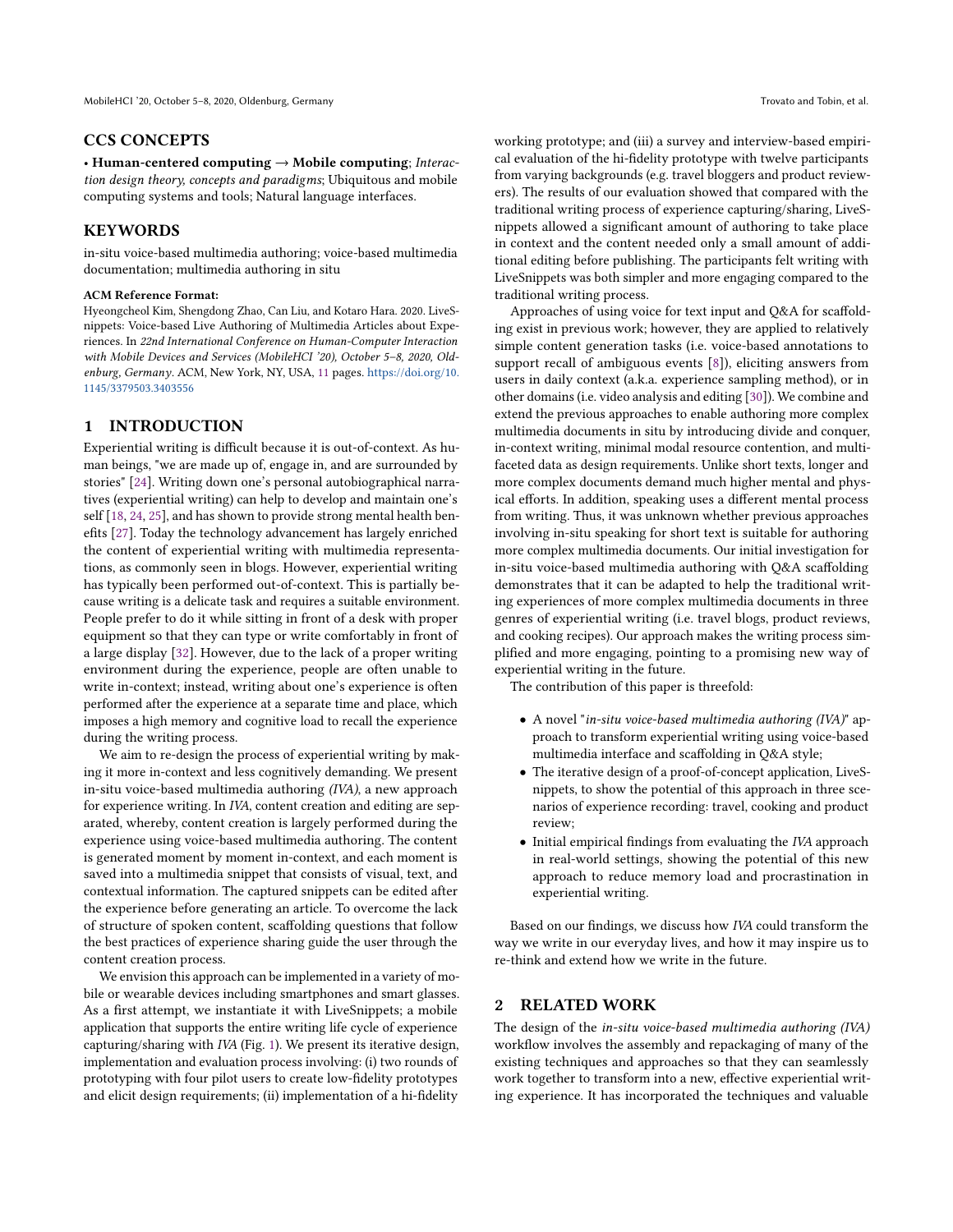lessons from the following domains of works: voice-based multimedia authoring, automatic recording and transcribing contextual data, life-logging experience and scaffolding for structured content.

#### 2.1 Voice-based multimedia authoring

In IVA approach, voice-input/recognition is a key factor to enable in-situ authoring of multimedia articles. Voice-input has been explored as a popular modality for authoring multimedia contents due to its efficient [\[28\]](#page-10-8), familiar [\[1,](#page-10-9) [3,](#page-10-10) [33\]](#page-10-11), and omnipresent nature [\[10,](#page-10-12) [16\]](#page-10-13). Voice-input was initially explored as audio type of auxiliary method to support authoring multimedia contents. Examples include: Balabanovi et al. introduced a new device to facilitate both local and remote sharing of stories through a combination of photos and voice commentaries [\[3\]](#page-10-10); Vronay, et al. created PhotoStory that allows users to efficiently author and narrates an attractive photo-based story with cinematic effects [\[33\]](#page-10-11). Recent advances in voice recognition technology allows utilizing transcribed texts from speech, which can reduce traditional efforts for text-input. This new capacity is recently applied to reform previous text-input scenarios e.g. adding textual tags on multimedia with speech [\[30\]](#page-10-7), composing and editing short messages on-the-go with speech [\[16\]](#page-10-13). Extending the body of work on voice-based multimedia authoring, we apply it to a new domain of in situ authoring of complex multimedia documents.

## 2.2 Automatic recording and transcribing contextual data

Automatic recording and transcribing contextual data for ease of experience sharing is an active research area involving a large body of work (e.g. [\[6,](#page-10-14) [9,](#page-10-15) [11,](#page-10-16) [23\]](#page-10-17)). Chen, et al. [\[11\]](#page-10-16) used a semiauto tagger to tag photos with collected contextual information during experiences. These tagged photos can be used to generate sentences for quick travel blogging. Moreover, semi-automatic creation of blog posts from contextual information has been proposed by Mobilog [\[9\]](#page-10-15). This solution generates short mobile blogs that can leverage the automatically retrieved information by an annotator with synthesized contextual information such as: weather, location or personal data from social network service collected during the trip. Melog [\[23\]](#page-10-17) and Braga, et al. [\[6\]](#page-10-14) showed a more advanced approach for recording and utilising contextual information with automatic content generation for experience sharing. They identified specific events by considering the relationship between photos and location-based data, whereby, they used these detected events for automatic blogging in a micro-blog at a later time. Inspired by previous approaches, the IVA workflow also auto-captured contextual information to simplify the recording process and to preserve the rich contextual information associated with events.

### 2.3 Life-logging experience

Many studies in life-logging support keeping and recalling daily moments with providing external memory cues (e.g. [\[4,](#page-10-18) [19,](#page-10-19) [22\]](#page-10-20)). We adopt this technique to facilitate the editing process of IVA workflow. According to Tulving [\[31\]](#page-10-21), episodic memories are memories of who, what, where and when; different types of cues, e.g. information of time or location, social contexts or photos, may have a different

ability to cause different parts of a memory to be reactivated. Gouveia et al. [\[17\]](#page-10-22) analyzed and explained how multimedia cues trigger memories of events, and showed the effectiveness of the cues for memory recall. With reflection on the principle for memory recall, we encourage users to capture a moment in a multi-faceted way, taking pictures while speaking out their thoughts or feelings, and saving the voice-annotated visual with time and location information of the moment together, thereby, the content editing can be performed with multimedia cues for the captured moments with lower cognitive loads for memory recall.

## 2.4 Scaffolding for structured content capturing

To overcome one challenge of voice-based in situ content creation - distraction from structuring and planning in-situ speech - we consider scaffolding. Scaffolding was introduced as a concept for tutored instruction for education [\[34\]](#page-10-23), but has later extended and applied to support people in creating digital contents. Chi and Lieberman proposed a system called Raconteur, which guides the users to develop their travel story in an attractive narration [\[12\]](#page-10-24) so as to help users generate content that is richer and more memorable for readers [\[13\]](#page-10-25). Kim et al. [\[20\]](#page-10-26) introduced a pattern-based scaffolding system called Motif to make it easier for novice users to create high-quality video content with recording patterns extracted from professional works. We use a Q&A style of scaffolding to reduce distraction for structuring in-situ speech in the workflow of IVA. The Q&A approach to elicit answers from users is common in diary studies, i.e. Carter and Mankoff [\[8\]](#page-10-6) suggested that photoelicitation combined with a specific set of questions might draw longer annotations. We scaffold the voice-based content creation with sequenced questions, whereby, with less cognitive demands for structuring in-situ, speech answering questions in sequence can generate organised snippets, resulted in more structured and higher quality drafts.

## 3 THE VOICE-BASED LIVE AUTHORING APPROACH - DESIGN RATIONAL (1ST ITERATION)

To design and build LiveSnippets, we employed an iterative usercentered process that involved design iterations within the research team and informal testing with four external participants. Our initial design rationale is explained below.

In-situ Voice-based Multimedia Authoring of an Experience. The existing process of experience capturing involves retrospective writing where people first encounter memorable events, then go through iterations of drafting about the events and editing afterwards. This process can be time consuming. For instance, to write about her experience of one month travel, Jurga—a popular travel blogger—spent the entire two month after the trip [\[14\]](#page-10-27). Our goal was to improve the process via in-situ voice-based multimedia authoring (IVA), by incorporating the following characteristics.

• Divide-and-conquer. Writing is a complex task that involves at least two aspects: content creation and editing [\[26\]](#page-10-28). We can divide these two aspects into sub-tasks and conquer them separately. For writing about experiences, much of the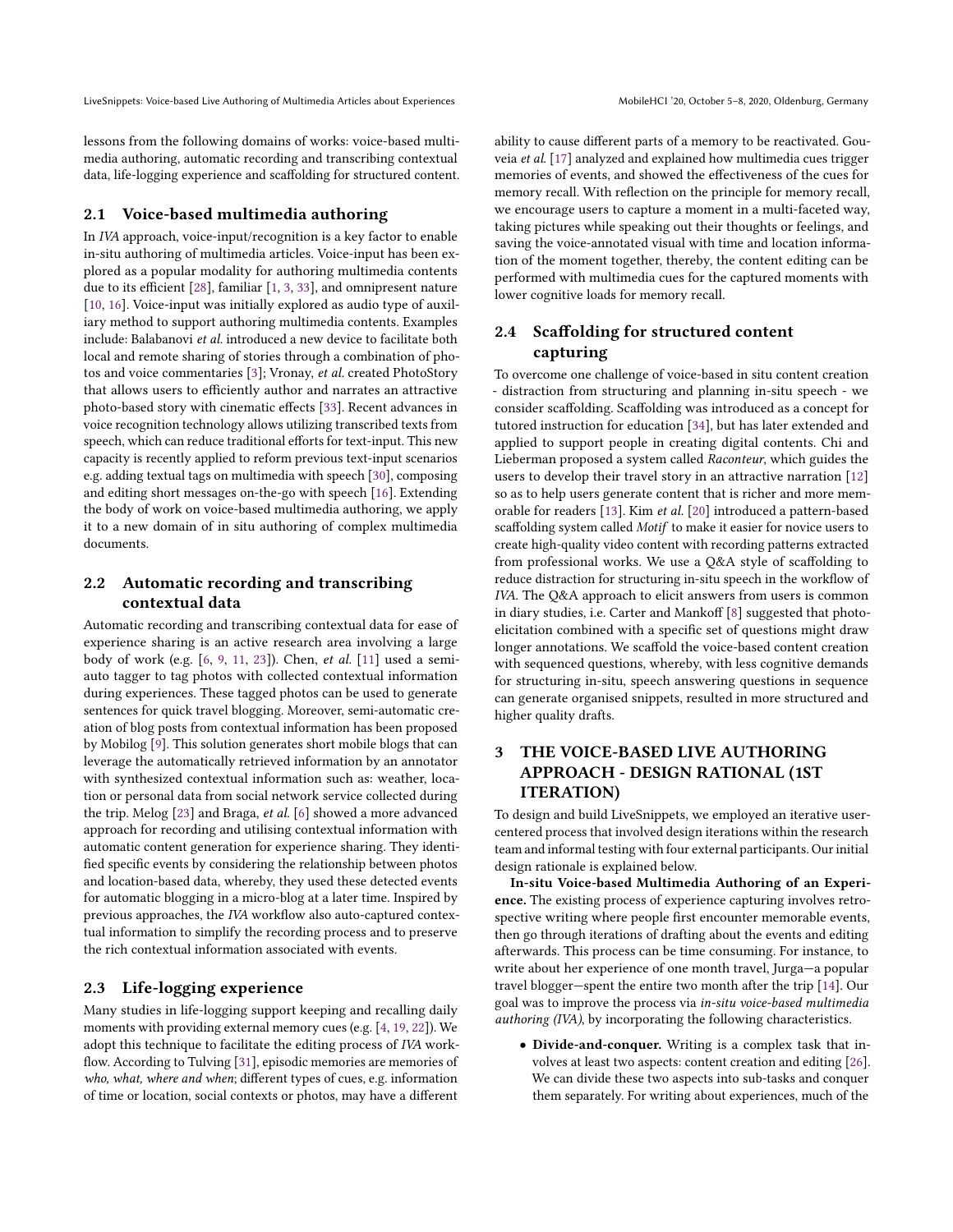content creation can be pushed to the moments during the experience, leaving the majority of the editing work to be done after the experience. In addition, instead of asking users to create content in one sitting, it can be divided into small pieces and be finished moment by moment, which makes the process easier to accomplish.

- In-context writing. We would like to support in-context writing, in which writers write down their thoughts at the moment when the experience is happening. This allows them to use distributed cognition to describe what's happening, making writing more vivid and easier to perform. Another potential benefit of writing in-context is to save the effort of deliberate planning for a different time and place to write, so that writing can start before memory fades away.
- Minimal modal resource contention. We want to design a writing process that does not divert user's attention to the experience. Because humans heavily rely on vision to perceive the experience, it can be beneficial to use eyes-free modality for content creation. We turn to voice-based input to design IVA workflow. Voice-based input has an added benefit of being fast, which is essential for composing content in a timely manner. To make voice input more seamless during the experience, we propose combined voice input with photo and video taking activities so that speaking to write feels more natural and integrated with the experience, as previous studies showed that users often naturally give voice commentary during such activities [\[15,](#page-10-29) [21\]](#page-10-30).
- Multifaceted data. One problem of the traditional experience writing process is that users do capture multimedia during the experience (such as photo, video, written or audio notes, etc.), but they are stored in separate applications. This creates a significant amount of overhead after the experience to connect all the data together. Here we want to enable a more organised way to capture the multifaceted data. That is, in addition to capturing user's speech, we also capture other types of information relevant to the experience, such as pictures, videos, location, date/time, and so on. Different types of data will be indexed by moments and stored together episodically.

Snippet as a Unit of an Event. Designing the IVA technology via internal design iterations and informal study led us to represent experience as a series of events. We made this design choice because it aligns with the fact that people perceive experience as a series of events [\[36\]](#page-10-31) and share the series as a narrative [\[29\]](#page-10-32). Each event is represented as user-generated text and other media (e.g. pictures, videos). Thus, the IVA tool should (i) let people compose a small chunk of text about an event, (ii) associating the composed text with other visual media, and (iii) digitally store the composed chunks in a sequential and cohesive way to represent a narrative. We call each chunk of composed text and media as a snippet. We design the technology that supports piece-wise composition of media-rich snippets and enables to capture them as a sequence of events thus people can easily review and edit them. We describe the detail of this design choice in the section Snippet Model as below.

## 4 LIVESNIPPETS - AN EXAMPLE APPLICATION

We developed LiveSnippets, a mobile Android app that manifests the design goals described above to enable in-situ voice-based multimedia authoring (IVA). The initial prototype consists of the internal data structure and voice-based multimedia authoring interface.

#### 4.1 Snippet Model

The snippet model is the data structure to record users' experiences. We designed the snippet model to capture who or what involved in the story with textual or visual information, where and when the event happened with the objective meta-data (GPS and timestamp). In addition, the model includes how and why the event occurred and the elements that make a moment special as they tell the underlying story, to connect the readers with the author and make the story more believable. They can describe motivations, needs, feelings, inner thoughts, or reflections. As we describe below, we encourage the user to capture this information through scaffolding via voicebased text composition [\[12\]](#page-10-24).

The snippet model encourages holistic capturing and manipulation of snippets. Whenever possible, each snippet tries to include the relevant information, 5W and 1H, together as one unit. As each snippet represents an event, the re/arrangement of snippets naturally forms a narrative in which the users share their experiences with others.

## 4.2 Interaction Design of In-situ Voice-based Multimedia Authoring

As illustrated in Fig. [2,](#page-4-0) after starting LiveSnippets, a user can see a view of camera just like when launching a default camera app installed in an Android phone. The initial snippet is created at this moment and any user's utterance about their experience can be added into the current snippet until the user goes for next snippet creation. Once the user has captured a photo, the system shows its preview. Retaking a photo is allowed if the user stays on the current snippet creation. Since it is common to see good multimedia articles with groups of photos, we also allow users to take multiple photos in one snippet by providing a multi-photo option.

The captured photo, the recorded voice, and other metadata (e.g. GPS location and timestamp) are saved together as a bundle of information (i.e. a snippet) when the user clicks on the photo-save button at the photo view. To indicate that the system is recording the user's utterances, the system shows a mic icon on the top left corner at the camera/preview view. Once the user finishes capturing experience, the user can click on the document icon at the leftbottom corner of the camera/photo view, and the system stops recording and generates a draft at the snippets view as a stack of snippets chronological ordered by default based on the timein which the snippet was first created. Thereby, the user can review and edit each snippet presented as a card containing a picture/video clip, transcript of the recorded utterance, and other metadata (e.g. GPS location). Once the user is satisfied with the snippet's organisation and contents, the user can simply convert the draft of snippets into a HTML format of article by clicking on the publish button at the top of the snippets view.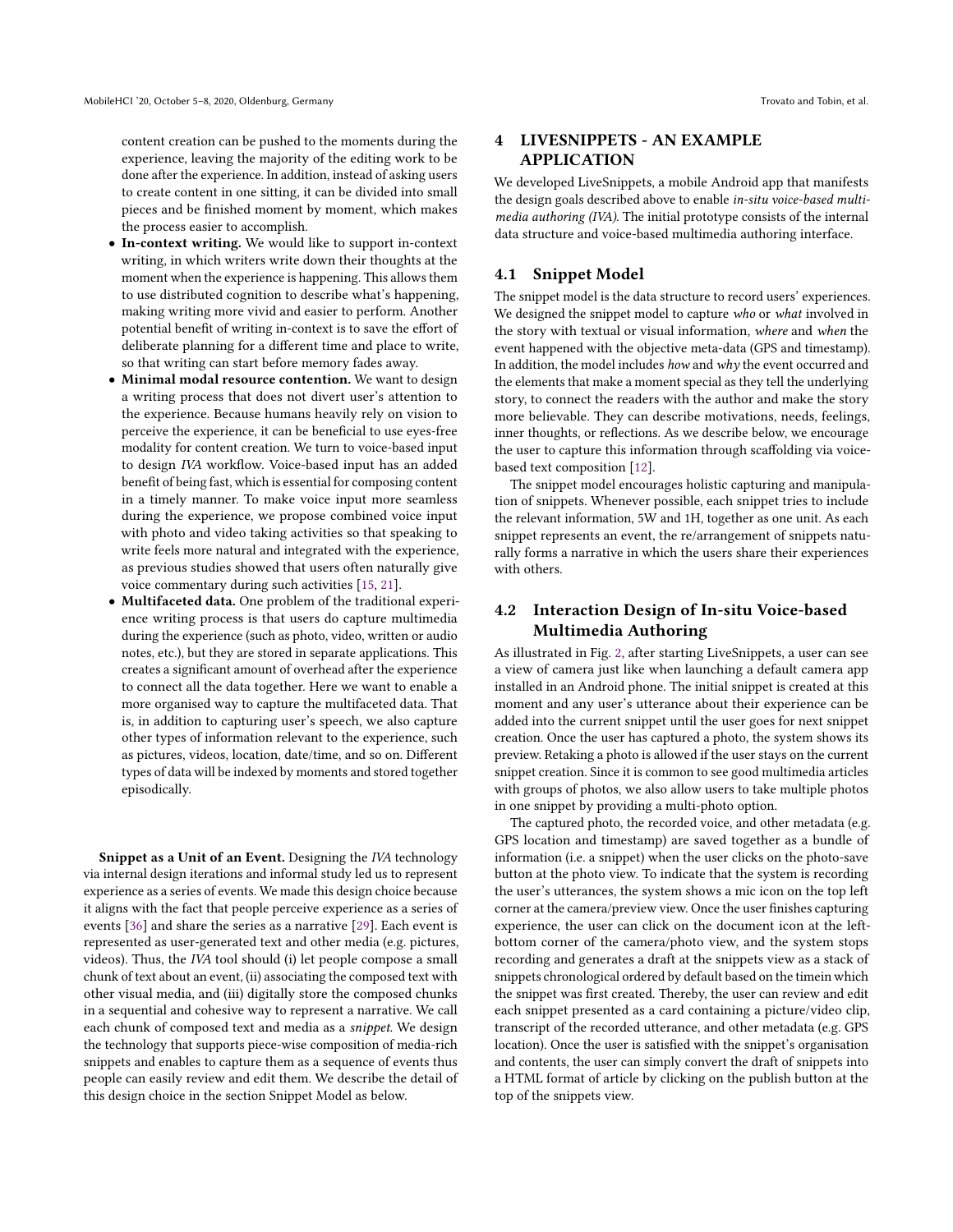<span id="page-4-0"></span>

#### Figure 2: In IVA flow, the user can capture live experience as snippets with voice-based commentary over captured visuals, whereby, the snippets can be quickly reviewed, edited and published.

4.2.1 Implementation. LiveSnippets is implemented as an Android app on Oreo 8.1.0. LiveSnippets contains two main modules, ExperienceRecorder and SnippetCreator. The former responds to user's input events to capture moments for experience, including location, time, visual, and speaking. The latter creates snippets with texts, transcribed from the audio file by Google cloud Speech-to-Text API. We use Google cloud Speech-to-Text API for transcription (Java library for Android : v1-rev54-1.24.1).

#### 5 INFORMAL TESTING

We informally evaluated the first working prototype of LiveSnippets with a small number of users. We were interested in getting initial feedback on the viability, usefulness, and potential drawbacks of the in-situ voice-based multimedia authoring (IVA) approach.

#### 5.1 Study Design

5.1.1 Participants. 4 participants (2 females, mean age = 26.8, SD = 3.4) were recruited from the local university community. All participants were tech-savvy and familiar with using mobile devices. Two of them (P1, P2) rarely use social media, although P1 had run a blog for several years before discontinuing it last year. The other two participants (P3, P4) had personal blogs updated on a weekly basis.

5.1.2 Procedure. 1) Demonstration: participants were first introduced to the main functionalities and workflow of LiveSnippets by a facilitator (3-minutes) 2) Try-out: the participants were asked to try out the system until they self-reported being comfortable using the system (∼5 minutes). 3) Guided task: participants were asked to generate one draft document describing the room they were located in using three or more snippets (10 minutes). 4) Free task: participants were asked to generate a document of another experience using three or more snippets. (10 minutes) 5) Interview: participants were interviewed about their experience of using LiveSnippets.

The whole process, including the post-study interview, were video recorded for further analysis.

#### 5.2 Observation and User Feedback

Participants responded enthusiastically towards our new approach. All participants highly valued the convenience of being able to produce a relatively detailed multimedia document in a short time by speaking. It came to them as a pleasant surprise, as before using our prototype, P1 never thought he could "get a draft of multimedia document just by speaking." But after using it, he was surprised by how convenient it was to write about one's experience using speech. A similar idea was expressed by P4, as she found "it is more convenient than I thought before using it." In addition to the convenience, participants liked how the visual, speech and contextual information were recorded together in snippets, as it allowed moments to be described in a complementary fashion so that "I don't forget any details" (P4).

We had two concerns before the study; 1) Are participants fine with speaking in public areas to generate content? 2) Are they able to speak with little preparation? The feedback we received eased our concerns: they found using voice-input to author multimedia article during the experience was not obtrusive as much as they expected. Besides, "it was not as difficult to speak as I thought because I just needed to describe what I saw in front of me"  $(P1)$ .

However, there was an unexpected concern with one design feature: in our first prototype, since we did not know when the participant would speak, we left the speech recording to be continuously recording. The participants did not find it comfortable because it gives a pressure to always try to give a speech. In addition, two participants (P3 and P4) became more conscious of what they say and try to plan what to say, and debated what was appropriate to talk about because they wanted to make a perfect and structured speech to produce quality of outcomes. With this mindset, the two participants showed frequent hesitations and pauses during speaking.

Another finding from the study was that although participants were pleased with the detailed output document, they felt the content they generated was not interesting enough to share. When asked why, they said they didn't have much time to think, and as a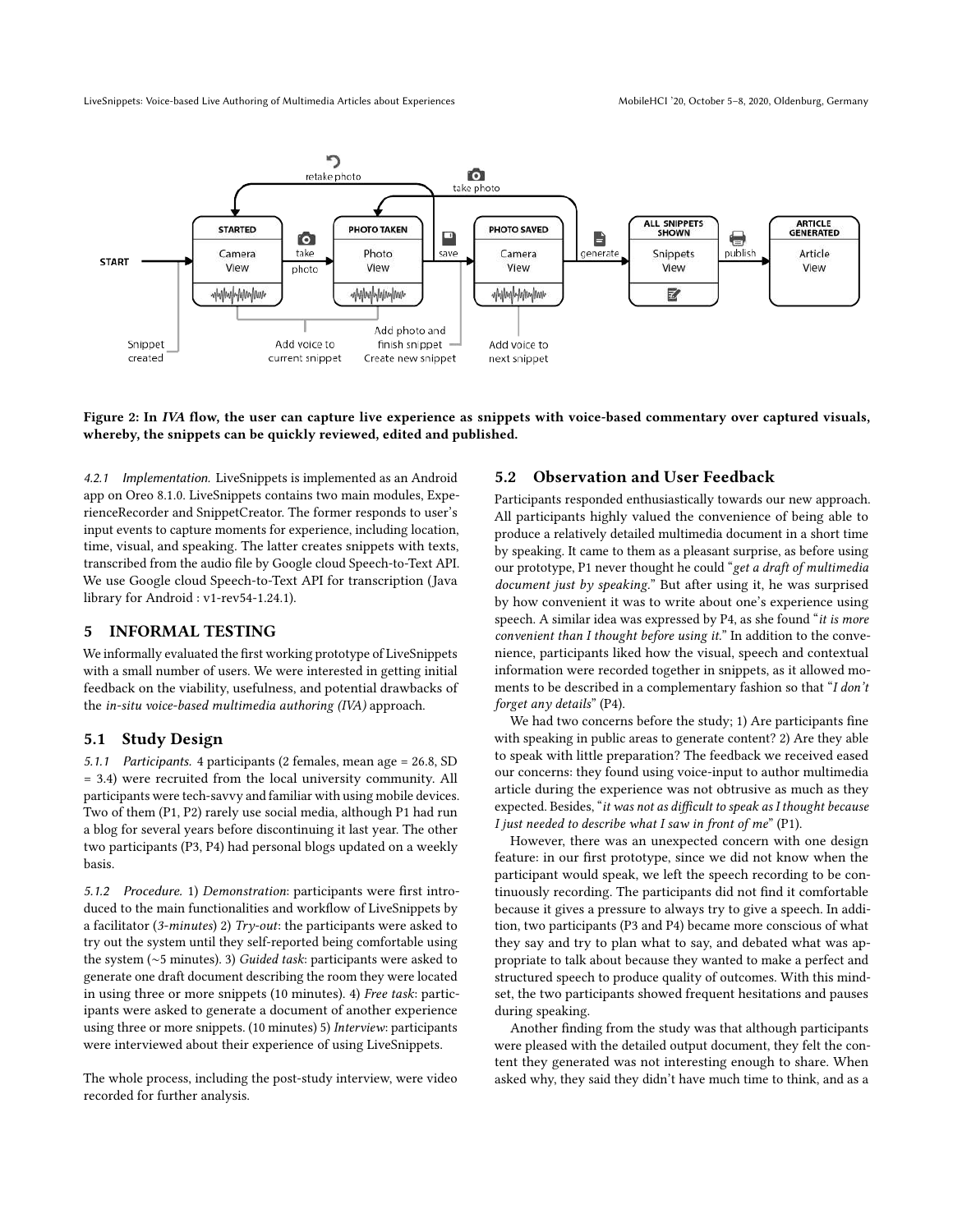result, the generated content often lacked the deliberate structure of a carefully written article. The content typically only consisted of a series of photo text blocks describing a sequence of events, but lacked emphasis and contrasts, which made it less interesting to read.

#### 5.3 Section Summary: Additional Design Goals

Our initial test, although with a small sample, provided valuable information regarding the IVA approach. From users' feedback, we could see a promising potential of our approach: all participants found it useful, time saving, easier, less effortful. We also discovered that always-on audio recording was not preferred by users, and a straightforward recording of events may generate output that is mundane and less interesting. Based on the feedback, we worked on two enhancements for the initial prototype.

1) For a convenient control of audio recording, we added a simple function to pause and resume audio recording by a long press anywhere on the screen. This function allows users to initiate audio recording instantly with one-step interaction while staying focused on what they want to capture.

2) We realized that users need guidance to help organise their spoken contents so that the output can be better structured. Due to the impromptu nature of speaking, they often don't have time to think about the best structure to organize their content, especially for less experienced users. This led us to think about possible scaffolding guidance to help them generate more professional documents, which we discuss in more detail in the next section.

## 6 SCAFFOLDING CONTENTS CREATION - (2ND ITERATION)

To support the structured capturing process in the in-situ voicebased multimedia authoring (IVA) workflow, a Q&A style scaffolding approach was considered. Carter and Mankoff [\[8\]](#page-10-6) suggested an insight for question-and-answer based annotations for capturing media to induce more information from users. From a different view, we adapt this insight to guide user's voice-based live capturing process; whereby, users can generate contents by answering a list of questions asked by the system. These questions appear while capturing either through voice or text on screen depending on the user's setting. Fig. [3](#page-6-0) shows how users use scaffolding features in IVA to create recipes. This approach aims for users to attain a more structured stack of snippets without deliberate planning during the capturing process.

#### 6.1 Scaffolding templates

The ultimate goal of designing scaffolding templates is to use questions to guide users to develop a draft that has a close-to-publishable quality. To design example scaffolding templates, we sought popular topics in everyday writing according to four general types of discourse: narration, description, exposition, and argumentation [\[35\]](#page-10-33). Considering that instant speech might not be suitable for argumentation discourse, we focused on the other three types and chose one example topic for each: travel (narrative), recipe (expository) and product review (descriptive). To increase the practicability of the templates, we investigated the "best practices" on the Internet for published documents in the three topics: 20 travel writings of

established writers ranked by Forbes, 20 recipes posted by BBC Food, and 40 product reviews generated by CNET / Wired and written by top customer reviewers ranked by Amazon. For each set of example documents, we analyzed their most frequently appearing elements and their structures and sequences.

Note that we are more interested in how scaffolding as a technique can help in-situ voice-based multimedia authoring (IVA) in terms of aiding in sequencing in-situ speaking, rather than designing the best possible scaffolding templates for authoring quality of multimedia documents. We envision the best templates will be generated and shared by users. Future systems that implement the in situ author approach should support the upload, rating and sharing of these templates. However, in order to study the effect of scaffolding templates to user's motivation in IVA workflow, we needed to generate a few ourselves.

6.1.1 Recipe & Product review. From BBC's recipe examples, we extracted the eight most frequently appearing elements: title, photos of the dish, preparation/cooking time, serving information, introduction, ingredients, methods, and tips or tricks. To keep the template simple, elements were filtered based on their popularity among readers: informative contents, such as: photos of the dish, introduction, and tips were included, and more advanced elements such as calorie count, nutrition, or specific information for cooking supplies were excluded.

Similarly, we extracted eight elements for product reviews including: title, photos of the product, introduction, general information (such as price, target user, price and company), description with experience, pros and cons, evaluation, and conclusion for the product. We created simple questions based on these elements for each topic, see them in the supplementary material.).

6.1.2 Travel writing. Compared to the recipe and product review, travel writing is more free-form and difficult to extract a common pattern across the examples we retrieve online. Instead, we embedded five abstract headings, which have been partially observed in the best travel practices as common elements, into a stack of snippets at the top of the editing view in order to encourage users to regard the stack as a draft and edit it for publishing; these headings are: title,interests, others, information, and summary. Users were also allowed to edit the given five headings or add their own headings, texts or images at the editing view according to their style and preference.

#### 7 EVALUATION

With the improved version of LiveSnippets, we conducted a more comprehensive evaluation. In particular, we are interested in understanding how the key design decisions associated with the IVA approach (divide and conquer, in-context writing, minimal modal resource contention and multifaceted data) changes writing experience of both types of authors, how they accept the changes, and what challenges and opportunities are uncovered in the IVA approach under different experience writing scenarios. We are also interested in understanding the roles voice-based multimedia authoring and scaffolding played in IVA.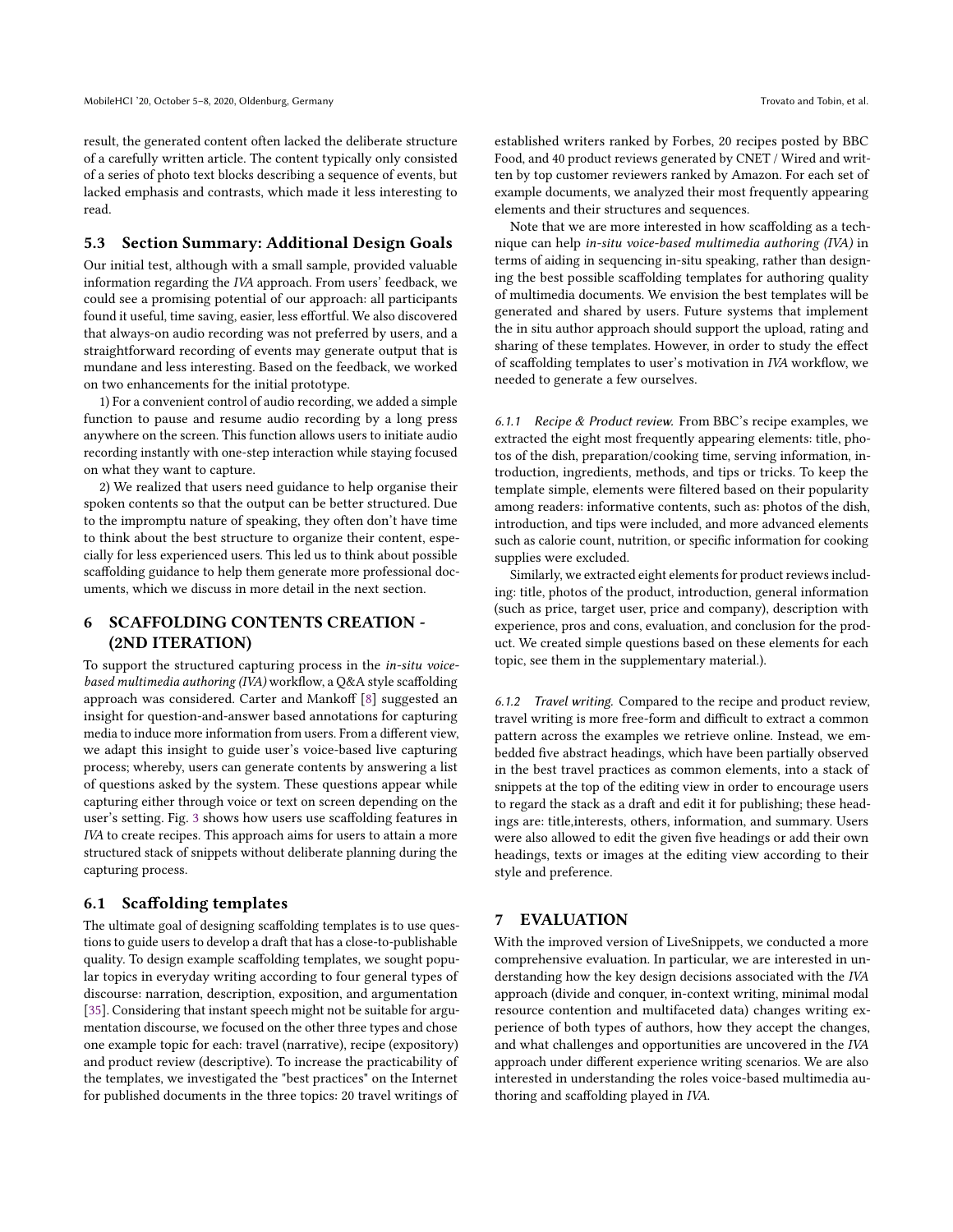<span id="page-6-0"></span>

Figure 3: Q&A scaffolding for recipe in in-situ voice-based multimedia authoring (IVA) flow. Sequentially captured contents with three patterns of answering questions (i.e. answering only, passing or answering the given question with visuals presented in sequence on the left) result in a structured stack of snippets with subtitles (right).

#### 7.1 Study design

To study the generalizability of our approach, we introduced two factors in our study: Writing Scenario and Writing Expertise as explained below.

- Writing Scenario: Experience writing covers many scenarios. Questions remain as to whether IVA can be used in different experience writing scenarios. To seek insights into this question, we picked three different types of experiences (travel, cooking, product usage) to test the generalizability of the IVA approach, covering three basic types of discourses as explained in the previous section.
- Writing Expertise: In HCI, it is well known that expert users focus more on efficiency (e.g. keyboard shortcut), while novice users prefer ease of use (e.g. drop-down menus). To investigate how IVA serves users who have different writing expertise, we divided them into two groups: expert vs. novice writers. Expert writers are the ones who publish articles actively (at least 10 articles/month in recent months, as the top 20% of online bloggers), while novice writers are the ones who publish occasionally, with less than 1 article/month (as the bottom 20% of bloggers in productivity [\[2\]](#page-10-34).

7.1.1 Participants. Twelve participants (3M, 9F, mean age = 25.4,  $SD = 5.1$ ) were recruited. Six of these participants were expert blog writers while the others were novice. The sample was divided into three groups with each group constituting two expert and two novice bloggers, to cover three different experience capturing/sharing scenarios: travel (P1-P4), recipe (P5-P8), and product review (P9-P12). Participants were paid the local equivalent of US\$10 per hour, and we awarded US\$35 to the participant who created the "best blog" as chosen by the research team.

7.1.2 Procedure. Initially, the experimenter give a 3-minute demonstration of the main functionalities of how to use LiveSnippets as described in section Interaction Design of Voice-based Multimedia Authoring above. Participants were then given a training session of using LiveSnippets to create a short sample article for the assigned scenario. For cooking, they were asked to select a random ingredient available in their kitchen (i.e. egg, potato, instant noodles, etc.) and taking three snippets (each snippet consisting of a photo with voice commentary) to explain part of the cooking process. For product review, participants were provided with a sample product (a Starbucks coffee mug) and asked to create three snippets to review their experience of using it. For travel, the experimenter brought the participants to a nearby garden to create three snippets from the scenes to generate a short travel article.

After the training task was completed, participants could continue to play with the system until they were comfortable with it before we proceed to the measured tasks. The training session took 20 to 30 minutes with an average of 24.8 minutes.

The participants need to perform in each scenario:

- Travel: participants were asked to take a tour of a scenic spot within or near the university campus, and write a journal about their travel experience. P1: garden, P2: museum, P3/P4: an island.
- Recipe: participants were asked to cook one of their favourite dishes in their own kitchen and write a recipe for it.
- Product review: participants were asked to bring one of their favourite portable products to a designated room in the university and write a review of the product.

For the recipe and product review writings, since we expected that participants could finish the task relatively quickly (within 1 hour), we did not constrain the time; the travel writing would be more time consuming, so to avoid taking too much time, we set a limit of two hours to complete the study.

In the recipe and product review writings, participants can proceed or skip questions if they needs to control pacing of Q&A scaffolding, however, returning to previous questions was disabled to reduce the possible tedium and anxiety associated with planing and revising. Scaffolding questions were presented to participant in both audio and text formats. When a participant proceeded to the next question, the audio was delivered by a text-to-speech engine, while simultaneously the text was also displayed on the cameraview.

After completing capturing and generating a stack of snippets, participants were asked to find the experimenter so that they could edit snippets on their mobile or a desktop with a web-based HTML editor. They could have as much time for editing as they wanted until they were satisfied with the quality of their documents, and they were asked to have comparison of estimated time-to-completion between the IVA workflow and their traditional ways when finishing their editing. Since the time-to-completion can be affected by various factors, i.e. familiarity with writing, editing, tools, etc., which is out of our main interests, we regard it as an individualised process and only perform personalised comparisons.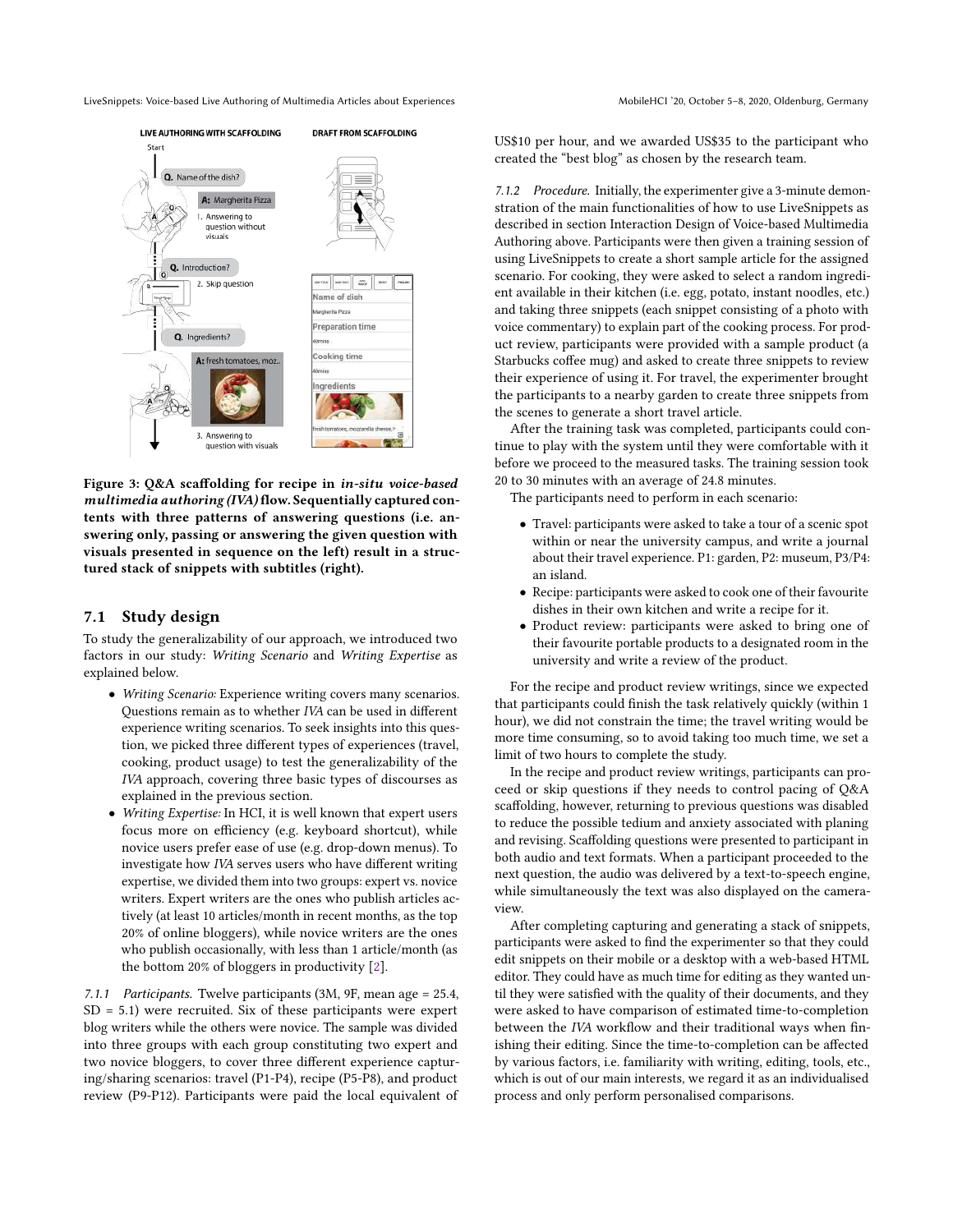#### 7.2 Data collection

In total, 12 detailed multimedia documents were created by our participants as drafts for given tasks. All participants were videorecorded as they used LiveSnippets for later analysis to gain a deeper understanding of their behavior. Upon completion of the given task, all participants were asked to fill out a post-study questionnaire on google forms as well as an interview. All interviews were video recorded, transcribed for analysis.

#### 7.3 Results

7.3.1 Overall Experience and User Acceptance. All participants found the new approach easier than the traditional approach of experience writing (lower the barrier): it is quicker to have a draft (drafting, 10/12: P1-P5, P7-P9, P11-P12) and that it imposed less mental load for content gathering and post-processing (editing, 6/12: P3,P4,P6,P8,P10,P12). After participants created their draft using LiveSnippets, we ask participants to estimate how much time it takes to generate drafts of similar quality and length using the traditional approach. The average time logged for participants to complete the draft using IVA is 24.08 minutes (SD = 17.3), while the average of estimated time for finishing a draft with similar quality using traditional approach is  $59.2$  minutes (SD =  $31.1$ ). This results in a 59.3% time savings in completing the writing task. However, we suspect the actual time saving may even be greater since users tend to underestimate the time they needed to complete a task due to a well known psychological phenomenon called planning fallacy [\[7\]](#page-10-35), and 59.2 minutes is much lower than the average time (3 hours and 28 minutes) users spend on writing a blog post [\[2\]](#page-10-34).

The improvement, according to the participants, was due to a number of reasons. First, IVA helped them to generate a significant amount of content during the experience, which "gives me something to start from" (P2), and "I just need to edit it, instead of writing from scratch" (P4), which significantly lowered the "mental weight/effort" (P2) associated with completing a piece of writing. Second, such content was generated using the regular photo/video taking with voice comments, which "removes the tedious typing" (P5). Moreover, participants found the way in which the captured content was organized (snippet model) helpful. The output produced under snippet model arranged and formatted the photo, text, and context information automatically in segments, reducing the effort to "format of the position the photos" (P5). The grouping of multimedia information (visual, text, context information together) was also highly valued by participants. As P1 put it "the ability to tightly couple comments to photos jogs the memory and documents the experience more closely. If I were to replace the generated text to be more succinct and add some signposts, it would make for a coherent and informative post". Therefore, participants believe the new approach would motivate them to "write more" (P7 & P8).

Six participants (P1-P4, P6 and P9) stated that voice input generated many errors in transcription, which is not ideal. This is the main reason why P9 was less satisfied with the overall experience and rated it as 3: "language was not well processed, when I look at the transcript, it is inaccurate and I forgot what I said before. So I give it 3". Other participants were also bothered by the inaccuracy of speech recognition, but they thought it was still useful "Even the

text can be inaccurate, but it is fine to me because it is enough for me to remind" (P2).

In addition, two participants (P9, P10) expressed doubts in adopting IVA for their formal experiential writing. One concern was not being used to write using speech as P9 mentioned "I write slowly. Using LiveSnippets, I feel more pressure to 'write' in real time, so I am not sure whether it works for me".

P10 was not convinced it could be used to write publishable articles, as this required more careful thinking and efforts, but she believed it could be used for other purposes, such as "writing a personal diary, because it gives me some drafts easily through what I talked".

The average satisfaction score of the draft produced was 3.91/5, with 1 being unsatisfied and 5 being satisfied. Almost all the participants rated LiveSnippets 4 out of 5 with the exception of P9 who gave a rating of 3.

7.3.2 Divide and conquer. From participants' feedback, it appears that divide and conquer offers two benefits. 1) instead of trying to write everything at once, IVA divides the writing tasks to individual moments, and each time, participants only need to talk about what's happening in front of them. This approach makes generating content much easier, since the content is generated little by little using speaking, "it didn't even feel like work" (P2). Another benefit of divide and conquer mentioned by the participants is the clear separation between content creation and editing. During the experience, they only need to worry about content creation, as the interface itself does not provide an easy way to edit the content on the go. The participants appreciate this separation. P10 elaborated: "It does benefit me, as I do not need to stop at every paragraph and think about what else I left out, and/or scrutinising the types of words that I should use, etc. Thus, it does save time."

Although participants appreciate the separation between content creation and editing, they don't want this separation to be strict. At times, they may want to perform some editing even during the experience, if there is a convenient location and time for them to do so, such as when having a break in a coffee shop. They also want to be able to create more content later, as thoughts can emerge after the experience.

7.3.3 In-context writing. Participants found in-context writing allow them to come up with content much more easily. This was true even for casual writers. Even though they were not initially sure what to say, when they actually used the application, they found it easy to describe what they had seen while taking the photos.

Being able to write in-context allowed them to provide a lot more details of what they see. As mentioned by a participant, "When I was taking the photo, I was simply talking about the different features and steps naturally, but when I reviewed the snippets, I am surprised by some of the details I was able to provide in the snippets, as I won't remember to write it down if I was not" (P6), similar ideas has also been expressed by P9. This finding is consistent with theories of contextual inquiry [\[5\]](#page-10-36), in which users are more likely to provide details when they explain things in context. If they try to describe things retrospectively, they tend to summarise and forget about the details.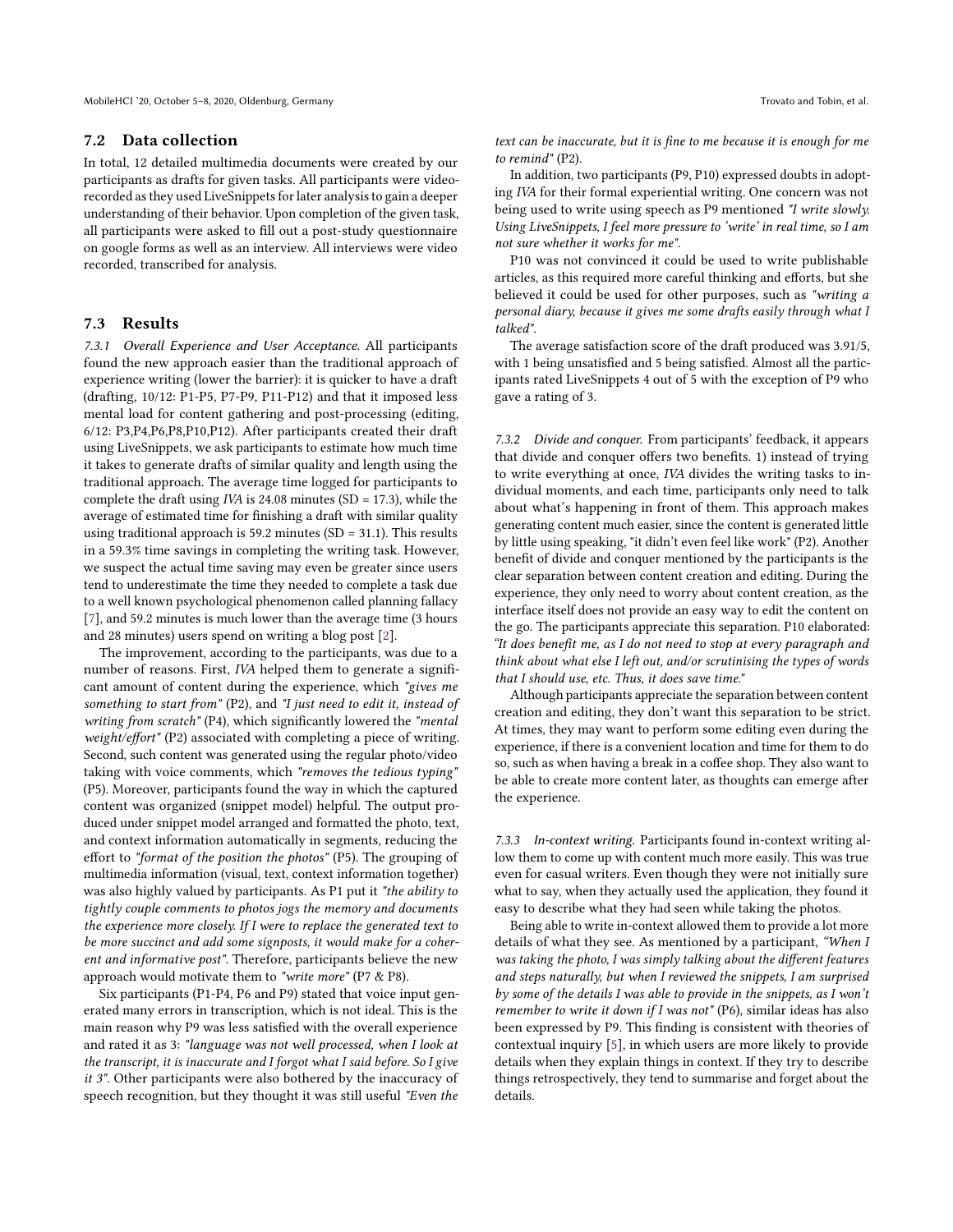7.3.4 Minimal modal resource contention. The average rating of disruption of the recording activity during IVA is 1.16/5 (1=nondisruptive, 5=disruptive) among the 12 participants. Moreover, almost all participants rated LiveSnippets as 1 out of 5 with the exception of P8, who gave it a rating of 3.

Although the participants commonly regarded LiveSnippets as less disruptive, their reasoning differed according to their given task. All the participants for travel writing found the IVA approach less disruptive (P1-P4), while most participants from product review (P9, P11, and P12) found the disruption to be an acceptable trade-off.

This is because IVA by taking photos and providing voice comment is natural to perform during travelling and product review has little conflict with other activities during the experience.

Whilst, in cooking and product review, participants need to use their hands all the time to cook or manipulate the product, it can be difficult to perform IVA if their hands are busy. This conflict is more apparent in cooking than product review. P8 (rated 3 out of 5) elaborated: "I was quite concerned if I made the phone dirty by my wet hands during cooking. Also, sometimes, I needed to focus on the cooking itself to prevent it from being overcooked. Thus, I just wanted to quickly take a picture and then hoped to comment on it later". Nevertheless, all participants, except P8, reasoned that the disruption is acceptable if they consider the gain of having a draft to be prepared.

7.3.5 Multifaceted data. Participants find great value in capturing the multimedia data together at each moment. Having text and contextual information "captured valuable parts of an experience that cannot be captured by photos alone" (P1). Also, "to have both visuals and text together serve as a great reminder for further modification later" (P3), because sometimes they could take a photo, but forgot why they had taken it, or took down some notes, but forgot to capture the visual (P2).

P2: Usually I took a bunch of photos and dumped them into Dropbox, but sometimes I forgot why I took this photo, so it is quite nice that this tool gives me some reminding for what I captured.

7.3.6 Varied Scaffolding Experience. The rating for the scaffolding feature differs across the different experimental conditions is (Travel: 2.75/5, recipe: 4.25/5, product review: 4/5, 1=unhelpful, 5=helpful). Compared to the scaffolding template for travel, the ones for recipe and product review had more agreeable structures as they are more standard.

When participants agreed with the provided structure of the template, they were happy with the automatic arrangement for them "I like it because it provides the structure automatically while I can still control the content" (P5), which allow them to "not think much about the structure". Another benefit of scaffolding is that it makes the writing process more engaging as "you feel you are telling a person who is listening rather than just saying something" (P6).

However, for more free-style writing like for travel, a rigid structure throughout the experience was shown to provide less value. An effective scaffolding template should fit the writer's writing style, or matches writers' expectations of how the content should be structured. P2, see the basic headings suggested by the travel scaffolding template, but he "wouldn't use it" as it does not match with what he wanted to do. P1, P3 and P4, also found the basic

heading we provided unnecessary as it does not fit the story they have in mind.

This however, does not means that template can not be applied to the more free-form travel experiences. In fact, participants suggest that it can be applied retrospectively, instead of ask questions in real time, the system can ask questions at the end of the experience for the three most memorable moments, and for each moment, please tell us why you found it memorable, and provide a summary on the main take-away of the trip to conclude your experience. These guiding questions will be useful for writers to pick the most interesting aspects of the experience to share with their readers.

In addition to the usefulness of scaffolding, we are also interested in whether system initiated questions will disturb the participants. We found that participants were generally not bothered by the questions, some even mentioned that they find it more engaging. The average rating of disruption from the scaffolding feature in live mode is 4/5 (1=disruptive, 5=non-disruptive) among the 12 participants, but there are places in which participants want improvement. P10 and P11 who rated it a 3 as they found it necessary to have flexibility on the scaffolding questions for less disruption. P11 commented "If users could select questions and decide the questioning sequence by themselves, it would be less disruptive because they could review the questions before answering them". For P10, the scaffolding feature was not suitable for her usual writing habit.

7.3.7 Expert vs Novice Writers. Although both groups appreciates IVA, they have different expectation and emphasis. This is largely due to their differences in audience, content, and quality expectation of their writing.

Audience: All novice writers, except P11 (product review), mainly shared their writing with family or friends only. Expert writers, on the other hand, share writing with the public.

Content: Novice writers favour self-centred capturing as reported by Motif [\[20\]](#page-10-26). Expert writers think more about content that generate public interest.

Quality expectation: Expert writers has higher expectation of the quality of the draft, including the visuals and the transcribed texts while the novice group are less picky about the quality of the writing.

Such differences certainly translate into different requirements and expectations of the IVA approach. For instance, P3,P4 (novice writers) both expressed the desire of capturing more about themselves (i.g. suggestion for a selfie function or a selfie stick with remote microphone). Expert writers, on the other hand, seek for features that can make their writing stands out. i.e. using a selfie stick with remote microphone to "take a 360 degree of panorama with clear voice recording so as to deliver moments more vividly to the readers" (P1). Moreover, they have different expectations for editing and scaffolding. Novice writers expected less editing and are more happy with the default scaffolding features, while expert writers wanted additional text editing (P1,P5 and P9) or refining on their drafts to make them more shareable (P2). Expert writers looked for more detailed levels of scaffolding according to their capturing style than novice writers.

We found scaffolding is more important for novice writers than expert writers. Almost no novice writer knew what experiences to capture in the beginning and they felt self-conscious speaking out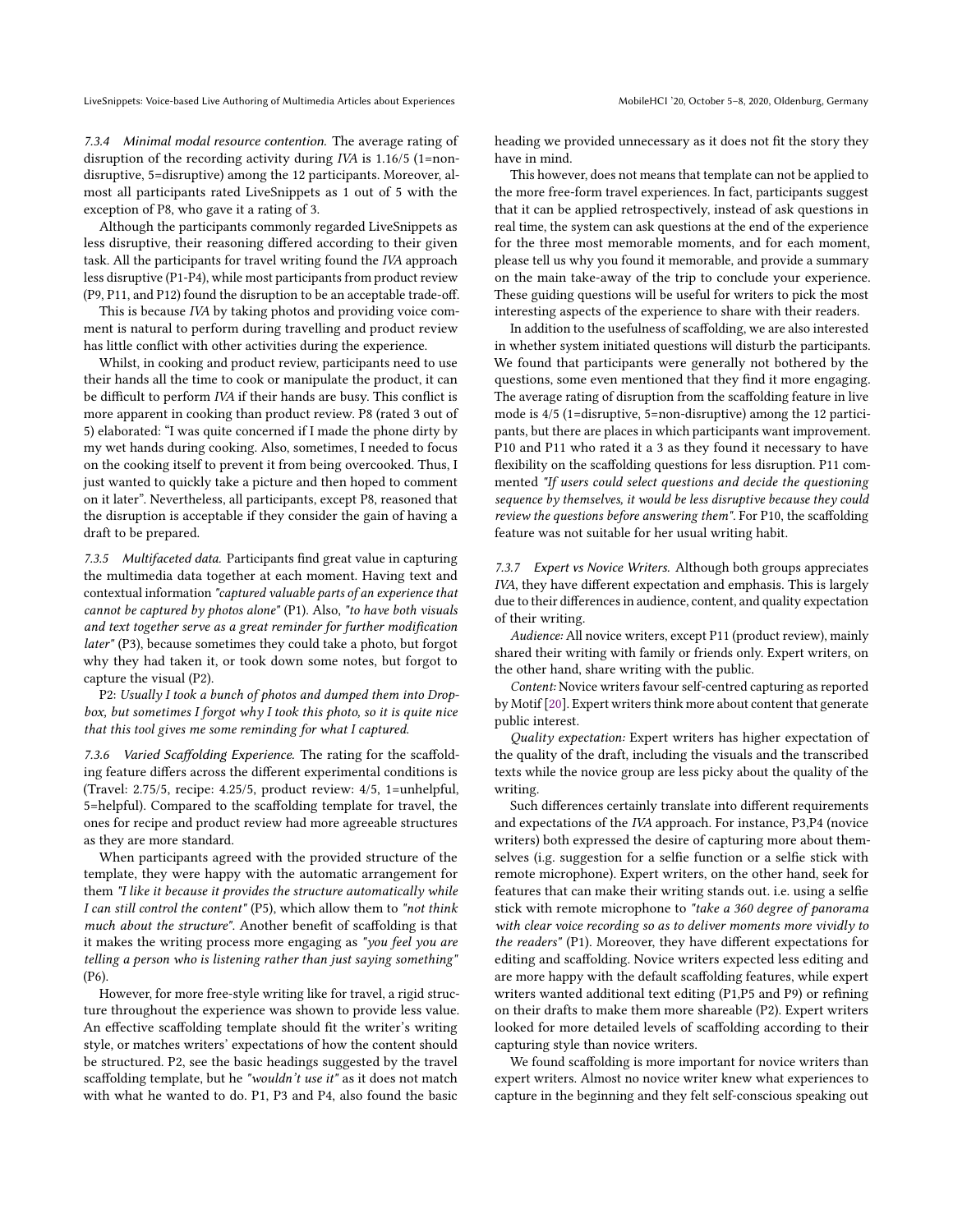loud to describe their experiences. Thereby, scaffolding was important for guiding them through the initial barrier. Expert writers saw less value in the scaffolding features we provided, as they tended to already have a plan of what and how to capture, which might not be accommodated by our scaffolding templates. Some felt the questions we used were too generic. They wanted more intelligent and context specific questions that can help them to produce more interesting content. For example, when P9 was shooting the water gun, he commented that if the system initiated a dialogue (like a curious human will do) regarding the different aspects of the water gun (i.e. what's shooting range?, etc.), instead of a general question "How to use this product", it would help participants to produce more interesting content. Similar ideas were expressed by P10.

#### 8 DISCUSSION

Our evaluation shows that participants were enthusiastic for in-situ voice-based multimedia authoring (IVA) as a new approach for experience writing; the drafts created by participants from the study and their comments demonstrate the feasibility and acceptance of the new workflow. Participants found it natural to perform the recording task during the experience (4.08/5, 5=non-disruptive). Compared to the traditional approach of experience writing, all participants found the new approach easier: it is quicker to have a draft (drafting, 11/12) and it imposes less mental load for content gathering and post-processing (editing, 6/12). Moreover, participants valued the well formatted draft including text transcription from their speech because it significantly reduced the need/effort for memory reconstruction and was much more convenient to arrange the media resources with the draft.

In addition, participants suggested compatibility of writing incontext and out-of-context experiences with the IVA workflow, i.e. drafting diary entries can be done at moments with IVA to keep vivid thoughts, feelings and opinions, and reflection on the instant moments can be made afterwards during organising and revising the entries with enough time for thinking.

#### 8.1 Designing for Expert vs Novice Writers

Our observation showed that professional versus novice users have very different goals and requirements. To reflect the user difference, it needs further study and additional design. Future system implementing IVA approach may consider subdividing the users into various types to determine what features are differently expected and how they should be differently applied. To design and develop the various versions created for different types of users, it is necessary to study when, where and how the features are utilised in real-world situations according to the different user groups.

### 8.2 Scaffolding Regarding Topics, Contexts and Users

The user feedback for scaffolding implies that flexibility on scaffolding is desirable to users; in addition, scaffolding needs to be designed different for different type of experiences. For more free form experiences such as travelling, scaffolding during the experience can be difficult. Also, scaffolding should accommodate different type of users. Our study shows potential usability issues and calls for further studies. For instance, scaffolding questions customised by

untrained users may not match their usage contexts. In addition, in real-life environment, adjusting scaffolding could be tedious or easily forgotten as observed from participants in our study. In particular, increasing flexibility on scaffolding can negatively affect the quality of the draft and create another barrier for sharing.

## 8.3 Improving User Interface for advanced capturing

One obvious improvement that can benefit IVA is to increase the speech recognition accuracy. As explained previously, IVA utilises speech recognition to facilitate detailed sharing of experience via instant composition of a media-rich document. However, despite the technological advancements in this field, the text transcription still contains some errors which are highly dependent on the accent of the user as well as the noise level of the environment. Although the overall feedback is that the generated content, even with errors, is still valuable and useful, any improvement in speech recognition accuracy can significantly improve the IVA experience.

Another area of improvement is to design more advanced features to enable more sophisticated IVA. P2, an experienced travel blogger, utilised the group photo option plus the figure gesture technique to advance his storytelling—he captured a series of photos as a sub-story of his storytelling and elaborated on it with fingerpointing over photos. He expressed the desire for the enhanced accuracy of the gesture technique; and further improving the UI design towards increasing degrees of freedom; such as: allowing to draw lines over photos or decorate them with emoticons. To increase users' freedom with loose but robust UI design can improve the value of IVA in terms of advancing the users' experiences by reflecting users' variant patterns on capturing.

## 8.4 Generalisation toward various topics and other types of writing

According to the users' feedback, our core idea of IVA: using voicebased multimedia input during the experience, seems feasible to write many types of experiences. In addition to the three tested scenarios, participants feel that the same approach can be utilised for birthday parties, social gathering, dining, playing in the park, watching a sport game, etc. However, if the IVA approach is not preferred by users, or if an experience is not suitable for performing IVA with prohibition of speaking loudly or impossibility of carrying a mobile device, i.e. a quiet concert, swimming, etc., it will be difficult to apply the IVA approach.

In addition to experience writing, the IVA approach may also be used for fiction writers to create realistic settings about their story. Instead of sitting somewhere to imagine a setting, writers can go to a place to perform in-context writing using our approach. IVA can also be useful for journalists to collect stories and interviews during their trip. Instead of only having video clips, which is tedious to edit, they can obtain multimedia snippets in which text is automatically transcribed, making their editing job easier.

However, for each topic or genre, the best practice of writing can be different. Our design for the Q&A based scaffolding templates carefully extract questions from the best practices in targeting common fields necessary to generate a structured draft. However, it is impossible for us to provide all the templates to suit the diverse